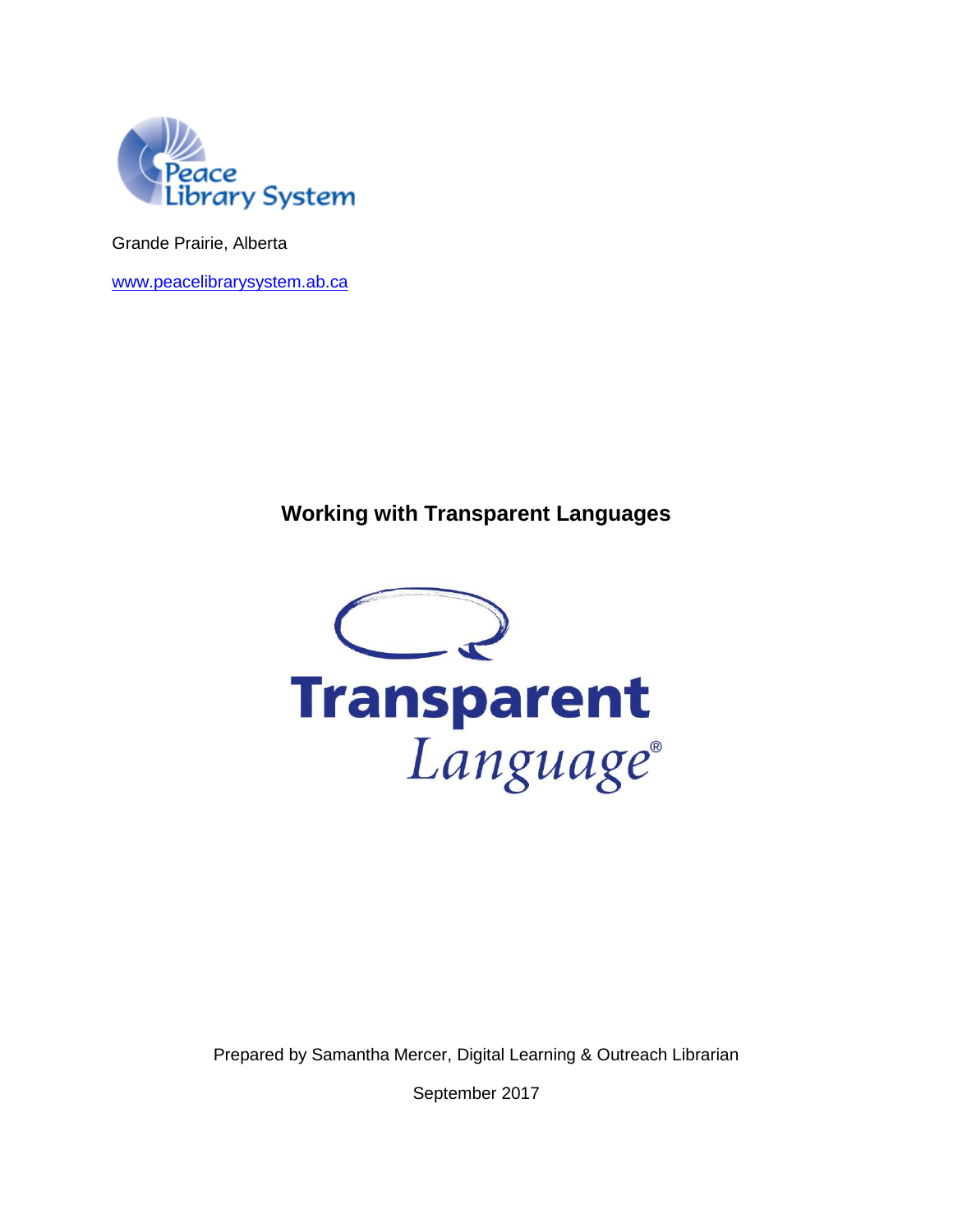# **Table of Contents**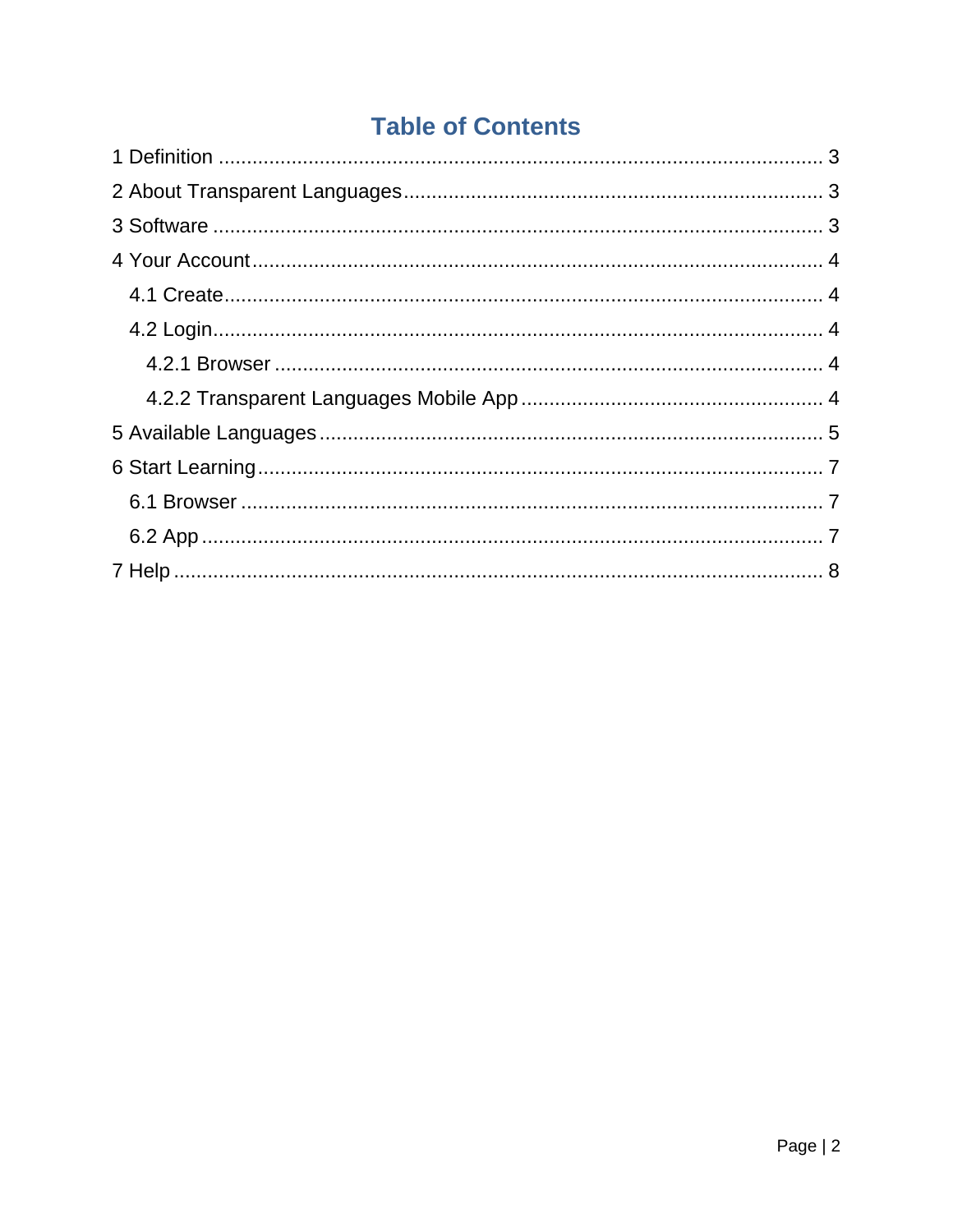## <span id="page-2-0"></span>**1 Definition**

Downloading: is a way that Transparent Languages offers its language courses. This loads a file onto your mobile device, using the app, and takes up storage space. This process allows you to use it when you disconnect from the internet.

Streaming: is a way that Transparent Languages offers its language courses. On a browser, you can access the language courses without taking up any storage space but you cannot use the course when you are disconnected from the internet.

Transparent Languages app: the app is a free downloadable program in the Google Play and Apple App stores. This will allow you to download units and make content generally more mobile friendly. Without the app, you can only stream your content.

## <span id="page-2-1"></span>**2 About Transparent Languages**

Transparent Languages is an eResource available through all Peace Library System libraries. It offers dozens of languages, including some Canadian indigenous languages, for patrons to work through on their own schedule. Some languages have more than one dialect available and some languages have courses based on your native language.

Transparent Languages is offered by RBdigital which also runs RBdigital Magazines (formerly Zinio). If you have a login for RBdigital Magazines (formerly Zinio), you use the exact same login for Transparent Languages instead of having to create a new one.

## <span id="page-2-2"></span>**3 Software**

Transparent Languages offers language courses on a browser by streaming and not downloading. Because of this, you do not have to download any special programs onto your computer. Courses include measuring of pronunciation so you will need a microphone so you will need a headset in order to complete certain units.

You can download the Transparent Languages app from the Google Play or Apple App store for your mobile devices. To do this:

- 1. Go to the app store on your device.
- 2. Search for "Transparent Languages."
- 3. Download the app.

The app allows you to download lessons and continue to use them when disconnected from the internet. To get your login credentials to enter the app, launch a language course in a browser and select the "Go Mobile" button on the top right.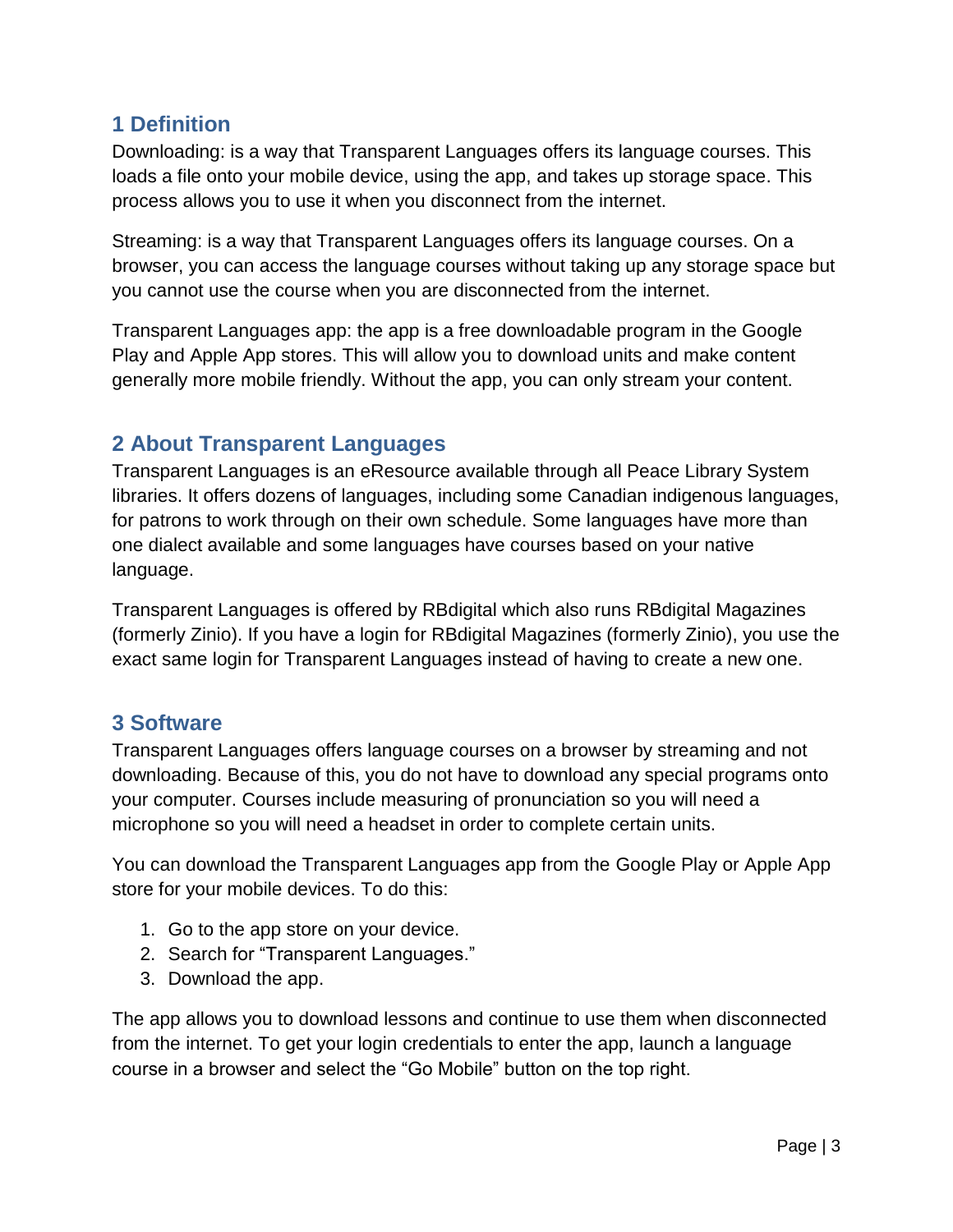## <span id="page-3-0"></span>**4 Your Account**

In order to use Transparent Languages, you need to have an account and this can only be done if you have a library card.

#### <span id="page-3-1"></span>**4.1 Create**

If you already have a login created to use RBdigital Magazines, you do not need to create a different login. Use the same email and password to login to Transparent Languages as you would RBdigital Magazines.

- 1. Go to the eResources page of your library website.
- 2. Select "Browse All Peace Library System Resources."
- 3. Select "O-Z."
- 4. Select "Transparent Languages."
- 5. Select "Create New Account" on the top right.
- 6. Enter your library card barcode.
- 7. Enter your name, email and password before selecting "Create Account."

### <span id="page-3-2"></span>**4.2 Login**

#### <span id="page-3-3"></span>**4.2.1 Browser**

- 1. Go to the eResources page of your library website.
- 2. Select "Browse All Peace Library System Resources."
- 3. Select "O-Z."
- 4. Select "Transparent Languages."
- 5. Select "Login" on the top right.
- 6. Enter your email and password before selecting "Log in."
- 7. Select the blue "Start Learning" button on the left.

#### <span id="page-3-4"></span>**4.2.2 Transparent Languages Mobile App**

- 1. Go to the eResources page of your library website.
- 2. Select "Browse All Peace Library System Resources."
- 3. Select "O-Z."
- 4. Select "Transparent Languages."
- 5. Select "Login" on the top right.
- 6. Enter your email and password before selecting "Log in."
- 7. Select the blue "Start Learning" button on the left.
- 8. Select the language course you want to begin.
- 9. Select the "Go Mobile" button on the top right.
- 10.Use the credentials from step 9 and enter them in the app.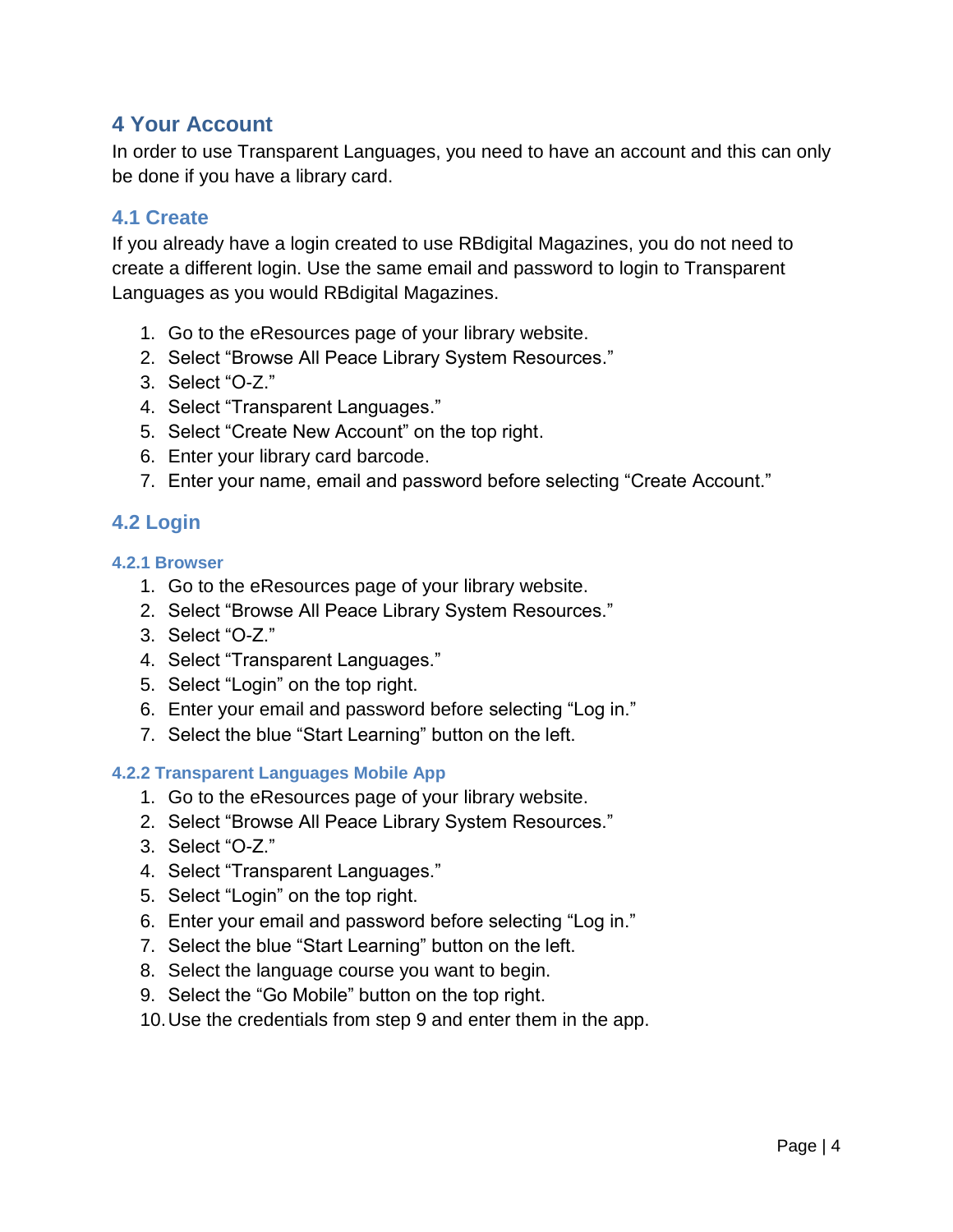## <span id="page-4-0"></span>**5 Available Languages**

- Afrikaans: for English speakers
- Albanian: for English speakers
- Altai (Altai & Altai Transliterated): for English speakers
- Amharic: for English speakers
- Arabic
	- o Modern Standard: for English, Latin American Spanish & Turkish speakers
	- o Modern Standard Transliterated: for English speakers
	- o Egyptian: for English speakers
	- o Iraqi: for English, Latin American Spanish & Turkish speakers
	- $\circ$  Iraqi Transliterated: for English speakers
	- o Levantine: for English speakers
	- $\circ$  Levantine Transliterated: for English speakers
- Armenian (Armenian & Armenian Transliterated): for English speakers
- Azerbaijani (for English speakers)
- Balinese (for English and Indonesian speakers)
- Baluchi (for English speakers)
- Bambara (for English speakers)
- Bashkir (Bashkir & Bashkir Transliterated): for English speakers
- Belarusian (Belarusian & Belarusian Transliterated): for English speakers
- Bengali (Bengali & Bengali Transliterated): for English speakers
- Bosnian: for English speakers
- Breton: for English speakers
- Bulgarian: for English, Latin American Spanish and Turkish speakers
	- $\circ$  Bulgarian Transliterated: for English speakers
- Buriat: for English speakers
	- $\circ$  Buriat Transliterated: for English speakers
- Cambodian (Khmer): for English and Turkish speakers
- Chechen: for English speakers
- Chinese
	- $\circ$  Mandarin Simplified: for English, Latin American Spanish & Turkish speakers
	- o Cantonese: for English speakers
- Cree: for English speakers
- Croatian: for English and Turkish speakers
- Czech: for English and Turkish speakers
- Dakota (Dakota & Sissenton Dakota): for English speakers
- Danish: for English, Latin American Spanish & Turkish speakers
- Dari: for English & Turkish speakers
	- $\circ$  Dari Transliterated: for English speakers
- Denesuline: for English speakers
- Dutch: for English, Latin American Spanish & Turkish speakers
- English: for Arabic, Modern Standard, Chinese, Mandarin – Simplified, Czech, Farsi, French, German, Greek, Haitian Creole, Hindi, Hmong, Indonesian, Italian, Japanese, Korean, Malay, Norwegian, Polish, Portuguese, Brazilian, Romanian, Russian, Somali, Spanish, Latin American, Swahili, Tagalog, Thai, Turkish, Urdu & Vietnamese speakers
- Esperanto: for English speakers
- Estonian: for English speakers
- Farsi: for English, Latin American Spanish and Turkish speakers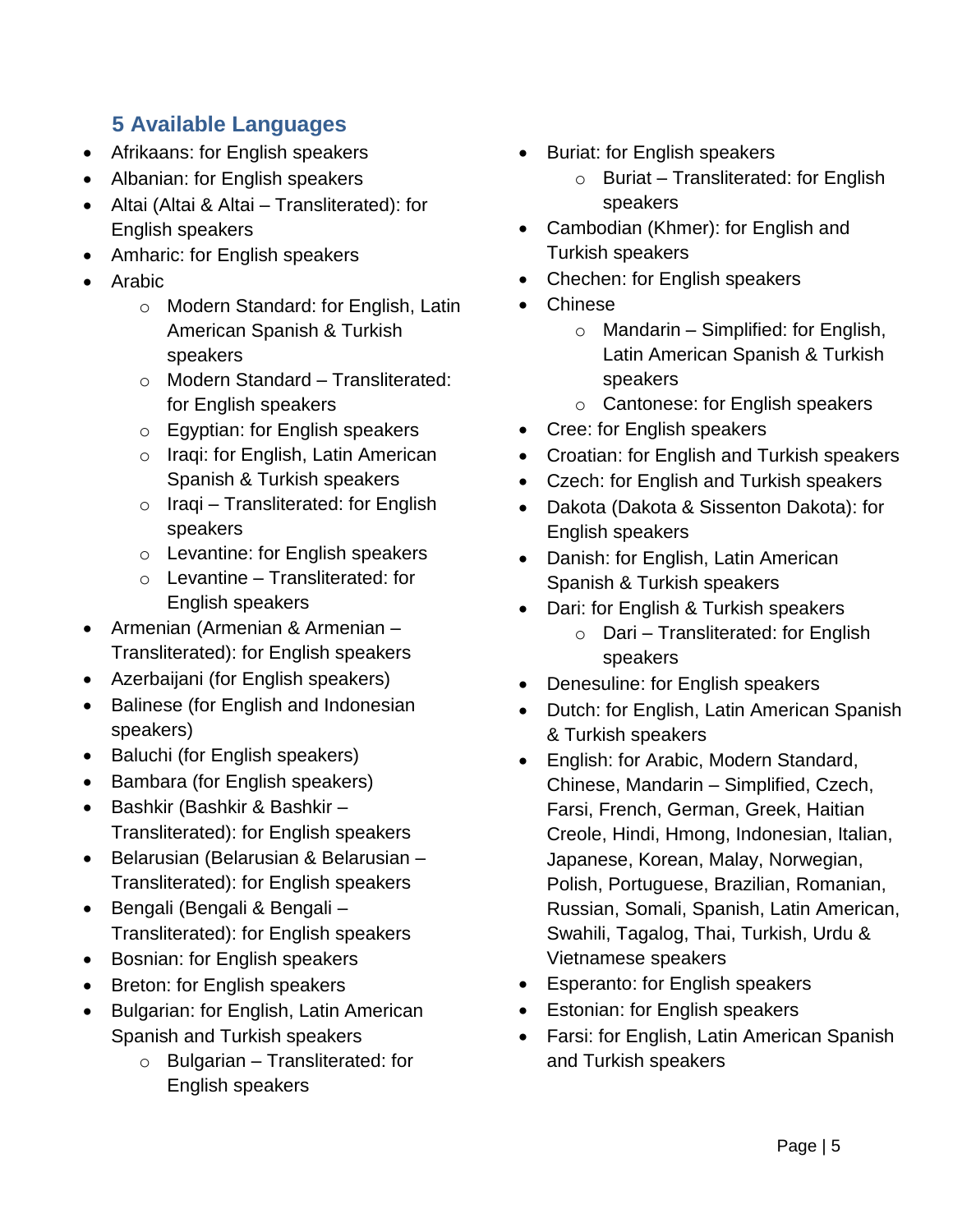- $\circ$  Farsi Transliterated: for English speakers
- Finnish: for English speakers
- French: for English, Latin American Spanish, Modern Standard Arabic, Brazilian Portuguese and Turkish speakers
	- o Canadian French: for English speakers
- Georgian: for English speakers
	- o Georgian Transliterated: for English speakers
- German: for English, Latin American Spanish, Brazilian Portuguese & Turkish speakers
- Greek: for English, Latin American Spanish & Turkish speakers
	- o Greek Transliterated: for English speakers
- Haitian Creole: for English and Latin American Spanish speakers
- Hausa: for English speakers
- Hawaiian: for English speakers
- Hebrew: for English & Turkish speakers
	- o Hebrew Transliterated: for English speakers
- Hindi: for English & Turkish speakers
	- o Hindi Transliterated: for English speakers
- Hmong: for English speakers
- Hungarian: for English, Latin American Spanish & Turkish speakers
- Icelandic: for English speakers
- Indonesian: for English & Turkish speakers
- Irish: for English & Turkish speakers
- Italian: for English, Latin American Spanish, Brazilian Portuguese & Turkish speakers
- Japanese: for English, Latin American Spanish & Turkish speakers
- $\circ$  Japanese Transliterated: for English speakers
- Kalmyk: for English speakers
- Kazakh (Kazakh & Kazakh Transliterated): for English speakers
- Kituba: for English speakers
- Koasati: for English speakers
- Korean: for English, Latin American Spanish & Turkish speakers
	- $\circ$  Korean Transliterated: for English speakers
- Kurdish (Behdini Latin): for English speakers
- Latin: for English speakers
- Latvian: for English speakers
- Lithuanian: for English speakers
- Luxembourgish: for English speakers
- Macedonian (Macedonian & Macedonian Transliterated): for English speakers
- Malagasy: for English speakers
- Malay: for English speakers
- Maori: for English speakers
- Mirandese: for English speakers
- Mongolian (Mongolian & Mongolian Transliterated): for English speakers
- Nahuatl: for English speakers
- Nepali: for English speakers
- Nogai: for English speakers
- Norwegian: for English, Latin American Spanish & Turkish speakers
- Oji-Cree: for English speakers
- Ojibwe (Ojibwe, Central Ojibwe & Northwestern Ojibwe): for English speakers
- Pashto (Pashto & Pashto Transliterated): for English speakers
- Polish: for English & Turkish speakers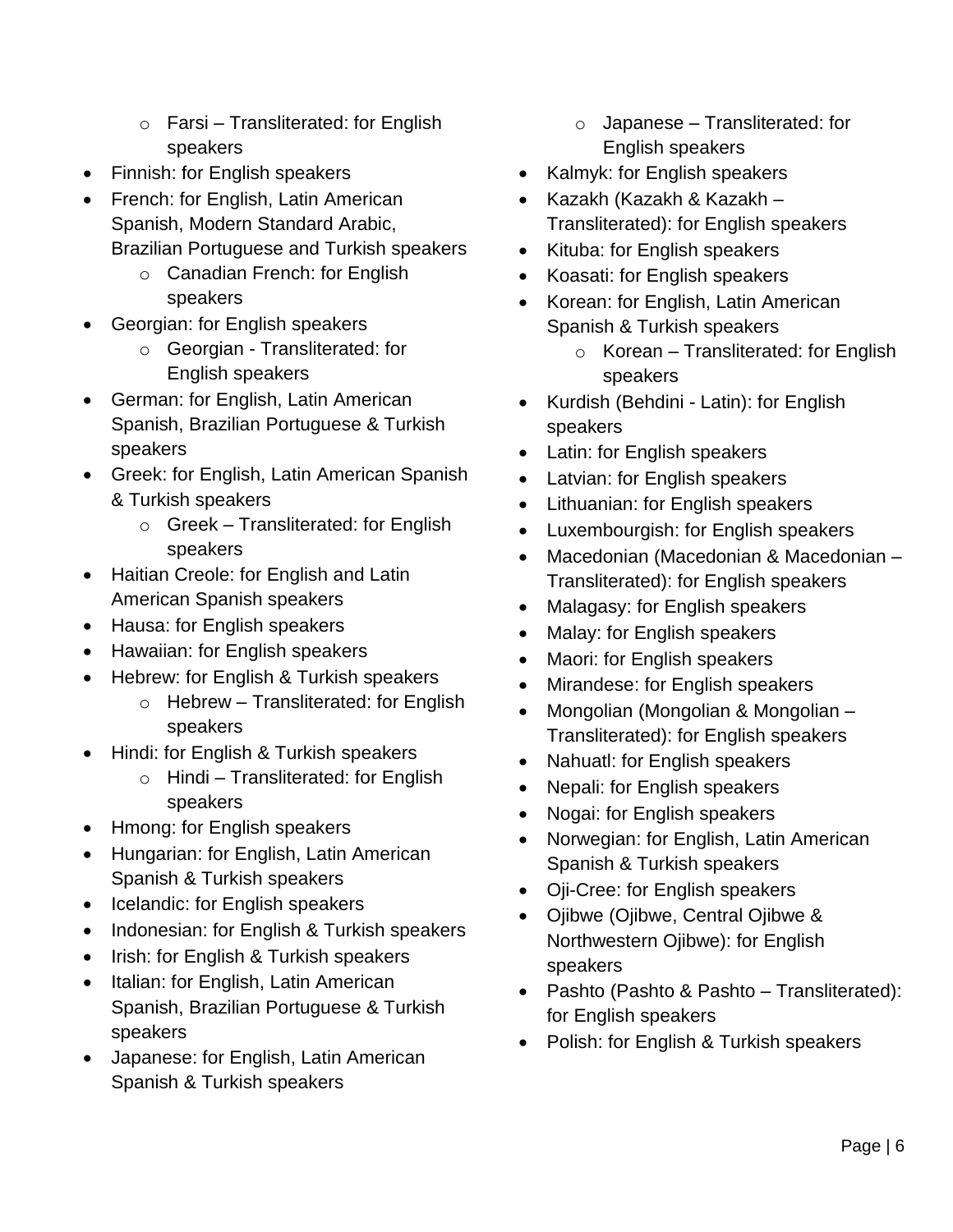- Portuguese (Brazilian & European): for English, Latin American Spanish & Turkish speakers
- Punjabi (Shahmukhi): for English speakers
- Quechua (Ecuadorian): for English & Latin American Spanish speakers
- Romanian: for English, Latin American Spanish & Turkish speakers
- Russian: for English, Latin American Spanish & Turkish speakers
	- $\circ$  Russian Transliterated: for English speakers
- Scottish Gaelic: for English speakers
- Serbian (Serbian & Serbian Transliterated): for English speakers
- Slovak: for English speakers
- Somali: for English & Turkish speakers
- Spanish
	- o Latin American: for English, Brazilian Portuguese & Turkish speakers
	- o Castilian: for English speakers
- Swahili: for English & Turkish speakers
- Swedish: for English, Latin American Spanish & Turkish speakers
- Tagalog: for English, Latin American Spanish & Turkish speakers
- Tajiki (Tajiki & Tajiki Transliterated): for English speakers
- Tamil: for English & Turkish speakers
- Thai (Thai & Thai Transliterated): for English speakers
- Turkish: for English & Latin American Spanish speakers
- Turkmen: for English speakers
- Tuvan (Tuvan & Tuvan Transliterated): for English speakers
- Ukrainian (Ukrainian & Ukrainian Transliterated): for English speakers
- Urdu: for English & Turkish speakers
	- $\circ$  Urdu Transliterated: for English speakers
- Uzbek (Cyrillic & Latin): for English speakers
- Vietnamese: for English & Turkish speakers
- Welsh: for English & British English speakers
- Wolof: for English speakers
- Yoruba: for English speakers
- Zulu: for English speakers

## <span id="page-6-0"></span>**6 Start Learning**

#### <span id="page-6-1"></span>**6.1 Browser**

- 1. Login to your account.
- 2. Select the language course you want to begin.
- 3. On the top list of units, select the first "Learn" button.

### <span id="page-6-2"></span>**6.2 App**

- 1. Login to your account on a browser.
- 2. Select the language course you want to begin.
- 3. Select the "Go Mobile" button on the top right and use these credentials to login to the app on your mobile device.
- 4. Once logged in, you can begin and/or download the units.